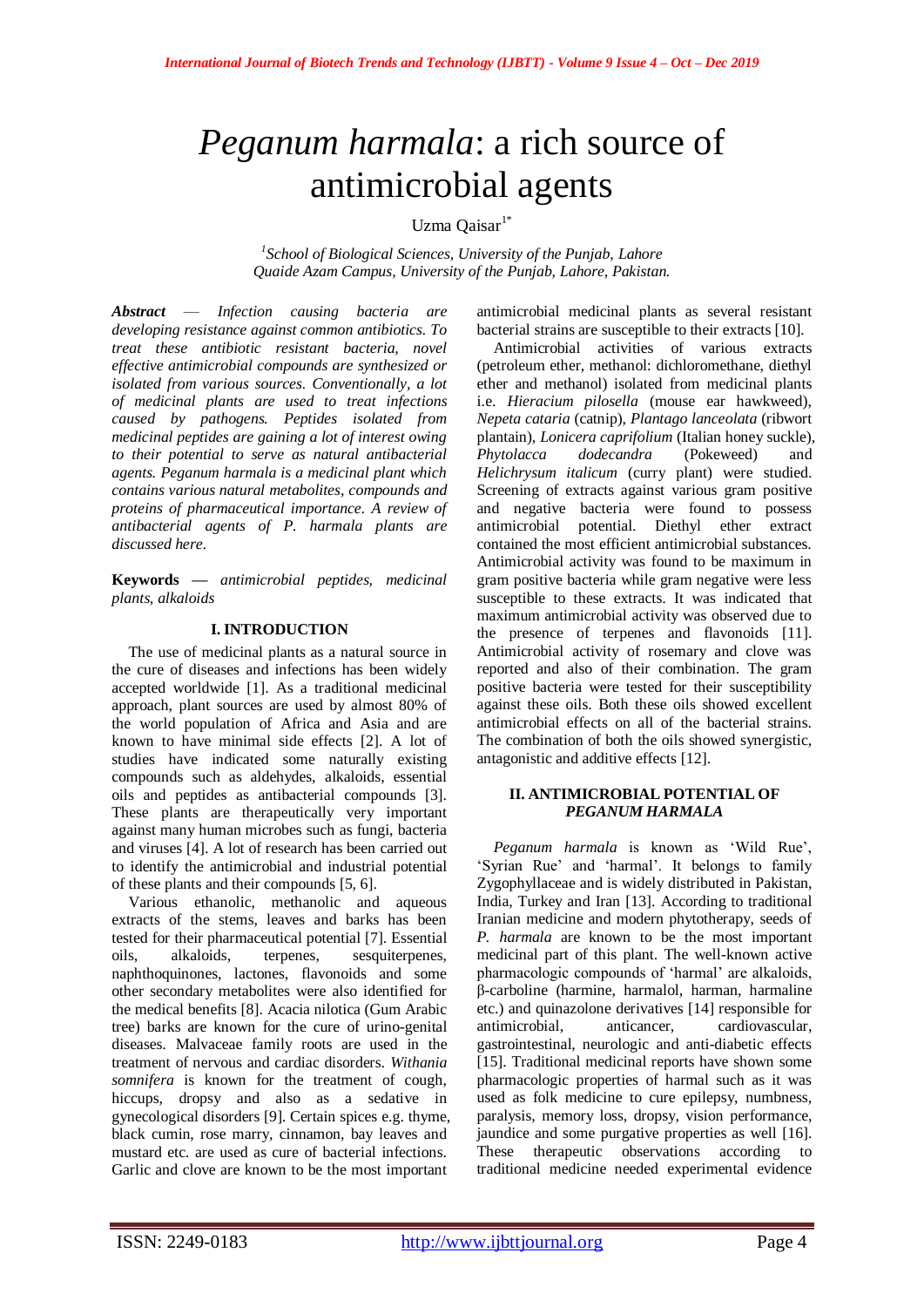by research and use of modern therapeutics. Some of the documented pharmacologic properties are also confirmed through different techniques in modern phytotherapy. These properties include analgesics for the treatment of toothache, joint pain and sciatica. Some disinfecting properties, anthelminthic, antispasmodic, anti- inflammatory and antibacterial properties are also observed [17].

Harmal possess antifungal potential and is known to cure several fungal diseases. Antifungal proteins isolated from plants can be divided into different types i.e. chitinase like, cyclophilin like, defensins, ribosome inactivating and lipid transfer proteins. Lipid transfer proteins of harmal which are small molecular weight basic proteins that help in lipid exchange between microbodies and mitochondria. These lipid transfer antifungal proteins are known to be involved in various metabolic processes which are important in the secretion of lipids to the cell walls [18]. Antimicrobial potential of *P. harmala* has been observed in the following components.

# **III. ANTIBACTERIAL EXTRACTS OF P. HARMALA**

A lot of research work has been reported on different extracts of harmal plant. In-vitro antibacterial activities of chloroform, methanolic and petroleum ether extracts of *P. harmala* against bacterial strains of *Staphylococcus aureus*, *Escherichia coli*, *Pseudomonas aeruginosa*, *Klebsiella pneumoniae* and *Proteus vulgaris* was observed. Comparison of activities of these three extracts with the standard antibiotic chloramphenicol showed that methanolic extract was the best to show positive antibacterial results, followed by chloroform extract and the petroleum ether showed an average effect. Minimum inhibitory concentration (MIC) for methanolic extraction was 0.39 mg/ml for *P. vulgaris* and 1.56 mg/ml for *P. aeruginosa* [19]. It has been very common to explore different plant parts and their different extracts in the development of antimicrobial compounds. Different parts of *P. harmala* plant possessed antibacterial activity against some notorious multi drug resistant bacterial strains important in human infections. Methanolic extracts of flower, leaves, roots and stems were used to check out the bacterial susceptibility against these extracts by using disc diffusion method. By thin layer chromatography (TLC), active fractions of these extracts were identified. It was observed that the seed and root extracts were the most effective among all other as they possessed remarkable antibacterial activity even at extremely low concentrations. Stem and flower extracts showed minimum activity and were unable to inhibit majority of these pathogenic strains. Leaves showed an average effect among all other extracts. Inhibitory effect of these extracts against methicillin resistant *S. aureus*, *Salmonella typhi* and *E. coli* were found. When TLC analysis

was done, root and seed extracts were found to have different constituents and chemical composition indicating that they both were different in nature. Seed and root extracts were also stable at different pH and temperature fluctuations. So, it was concluded that the extracts of *P. harmala* were excellent antibacterial compounds and can be used in the cure of infections caused by pathogenic clinical multidrug resistant bacterial strains [20].

Smoke extracts of harmal plant had been used as a disinfectant for several years and is very well known in traditional medicine. Smoke extract is prepared by collection of smoke from smoldering seeds in an evaporating chamber using dichloromethane and nhexane as solvent. Clinical bacterial strains used in a study were *E. coli*, *Bacillus subtilis*, *K. pneumoniae*, *S. epidermidis*, *S. typhi*, *S. aureus*, *P. aeruginosa*, *S. dysenteriae* and *Serratia marcescens.* Smoke preparation was analyzed by gas chromatography and mass spectrometry and different chemical composition was found out. Dichloromethane extract and harmine was active against bacterial strains tested and exhibit remarkable antimicrobial activity. In n-hexane extract, harmine was not detected and this extract did not show antimicrobial activity against many of the strains tested [21].

### **IV. P. HARMALA ANTIMICROBIAL ALKALOIDS**

Alkaloids of different plants are important to possess antibacterial and antifungal properties. Harmal plant also possess several alkaloids which were isolated and showed antimicrobial properties. β – carboline alkaloids, harmaline, harmalol, harmine and other alkaloids are important active constituents of harmal plant and possess different important bioactivities [22]. Antimicrobial activities of harmine against *B. subtilis*, *P. vulgaris* and *Candida albicans* was reported. Total alkaloid extract was shown to have maximum synergistic antimicrobial effect against these microbes [23]. Thus alkaloids of harmal act as strong antimicrobial compound. Modern phytotherapy has revealed several pharmacological effects of *P. harmala* and presence of some basic alkaloids. Roots, barks, stems and leaves of this plant had been used in folk medicine for centuries. These alkaloids are really very important in the treatment of infectious diseases and recent research have elaborated very wide applications of the active compounds of this plant.

# **V. P. HARMALA ANTIMICROBIAL PEPTIDES**

Purification of a large number of antimicrobial peptides from kernels of *Zea maize* which were acid soluble and basic in nature were purified as well as characterized. MBP-1 was found to have antimicrobial activity against several pathogenic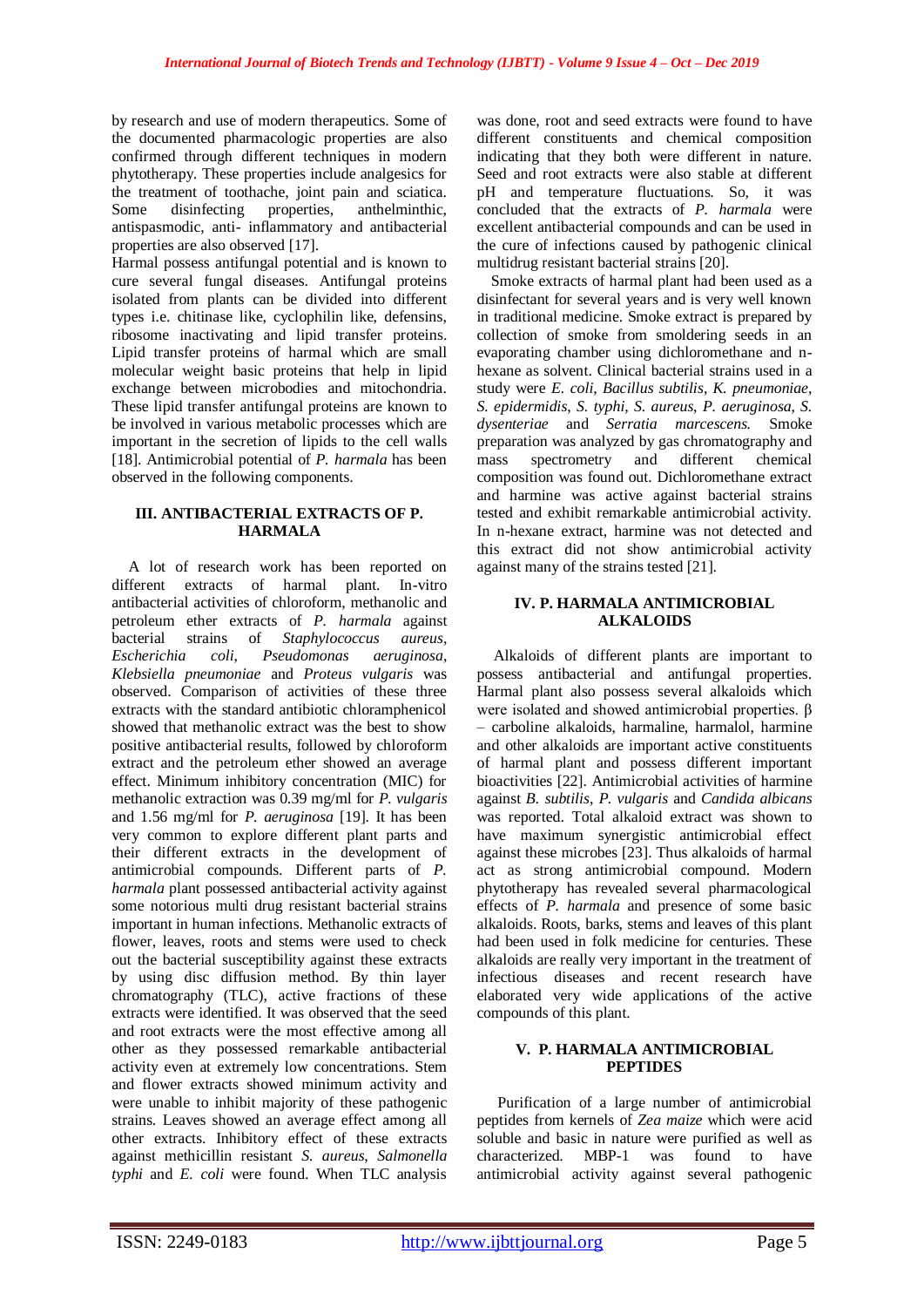fungi i.e. *Fusarium graminearum*, *F. moniliforme*, *Aspergillus flavus* and *Alternaria longipes* which inhibited spore formation or hyphal growth. Bacterial strains found to be susceptible to this antimicrobial peptide was *E. coli* and *Clavibacter michiganense* [24]. Some antimicrobial peptides are being synthesized to check their potential to inhibit bacterial and fungal strains.

Crude protein extracts of harmal have been known to contain antifungal and anticancer compounds. These protein extracts were extracted and purified by using 80% ammonium sulphate and then used to check growth inhibition. HeLa cells were found to be inhibited and apoptosis was induced by these crude harmal proteins [25]. In another study, antifungal harmal protein of 16 kDa was isolated, purified and characterized by using cation exchange chromatography and gel filtration columns. This protein was seen to have lipid binding properties and inhibit mycelial growth of various fungal species i.e. *Penicillium digitatum*, *Magnaporthe grisea*, *A. alternate* and *Rhizopus stuolonifer*. This novel antifungal protein did not show any antibacterial and hemagglutinating properties [26].

## **VI. MECHANISM OF ANTIMICROBIAL ACTIVITY**

There are three models proposed for the action of antimicrobial peptides. First one is 'Barrel-Stave' model which explains that transmembrane pore formation in bacterial lipid core is made by direct insertion of peptides secondary structures [27]. These peptides bind in the form of monomer leading to the recruitment of more monomers causing increase in pore size. Cytoplasmic contents are leaked and bacterial cell death occurs [28]. Second model is 'Toroidal Model' in which peptide residues are inserted into bacterial membrane in the form of bundles and lipid molecules tend to bend along with them [29]. This lead to the formation of toroidal pore. Examples include Magainin, Melittin and Protegrins [30]. In the 'Carpet Model', antimicrobial peptides disrupts bacterial cell membrane by electrical attractive forces which cover the surface disturbing complete architecture. The formation of pores and disruption of membrane lead to cell lysis, depend on concentration of peptides [31]. All these three models suggest that the antimicrobial peptides disrupt bacterial cell membrane leading to cytoplasm leaking and cell death.

#### **VII. CONCLUSION**

*P. harmala* is a rich source of antibacterial agents such as alkaloids, secondary metabolites and peptides. In the present era where microbes are developing resistance against most of the antibiotics, *P. harmala* should be used as a source of novel natural antibiotics. Antibiotic agents should be purified and tested

through clinical trials for use against multi- resistant bacteria and other pathogens.

#### **REFERENCES**

- [1] Doughari, J., Antimicrobial activity of Tamarindus indica Linn. Tropical Journal of Pharmaceutical Research, 2006. 5(2): p. 597-603.
- [2] Eloff, J., Which extractant should be used for the screening and isolation of antimicrobial components from plants? Journal of ethnopharmacology, 1998. 60(1): p. 1-8.
- [3] Holetz, F.B., et al., Screening of some plants used in the Brazilian folk medicine for the treatment of infectious diseases. Memórias do Instituto Oswaldo Cruz, 2002. 97(7): p. 1027-1031.
- [4] El Astal, Z., A. Ashour, and A. Kerrit, Antimicrobial activity of some medicinal plant extracts in Palestine. Pak. J. Med. Sci, 2005. 21(2): p. 187-193.
- [5] Ngunde Ngwendson, J., et al., Constituents of Peucedanum zenkeri seeds and their antimicrobial effects. Die Pharmazie-An International Journal of Pharmaceutical Sciences, 2003, 58(8): p. 587-589.
- [6] Afzal, M., A. Tayyeb, and U. Qaisar, Commercial Applications of Plant Pigments.
- [7] Heinrich, M., et al., Fundamentals of pharmacognosy and phytotheraphy. 2004: Edinburgh, GB: Churchill Livingstone.
- [8] Rios, J. and M. Recio, Medicinal plants and antimicrobial activity. Journal of ethnopharmacology, 2005. 100(1-2): p. 80-84.
- [9] Mahesh, B. and S. Satish, Antimicrobial activity of some important medicinal plant against plant and human pathogens. World journal of agricultural sciences, 2008. 4(5): p. 839-843.
- [10] Arora, D.S. and J. Kaur, Antimicrobial activity of spices. International journal of antimicrobial agents, 1999. 12(3): p. 257-262.
- [11] Nostro, A., et al., Extraction methods and bioautography for evaluation of medicinal plant antimicrobial activity. Letters in applied microbiology, 2000. 30(5): p. 379-384.
- [12] Fu, Y., et al., Antimicrobial activity of clove and rosemary essential oils alone and in combination. Phytotherapy Research, 2007. 21(10): p. 989-994.
- [13] Asgarpanah, J. and F. Ramezanloo, Chemistry, pharmacology and medicinal properties of Peganum harmala L. African Journal of Pharmacy and Pharmacology, 2012. 6(22): p. 1573-1580.
- [14] Mirzaie, M., et al., Antileishmanial activity of Peganum harmala extract on the in vitro growth of Leishmania major promastigotes in comparison to a trivalent antimony drug. Veterinarski arhiv, 2007. 77(4): p. 365.
- [15] Farzaei, M.H., et al., Parsley: a review of ethnopharmacology, phytochemistry and biological activities. Journal of traditional Chinese medicine, 2013. 33(6): p. 815-826.
- [16] Berrougui, H., et al., Vasorelaxant effects of harmine and harmaline extracted from Peganum harmala L. seed's in isolated rat aorta. Pharmacological research, 2006. 54(2): p. 150-157.
- [17] Farouk, L., et al., Evaluation of the analgesic effect of alkaloid extract of Peganum harmala L.: possible mechanisms involved. Journal of ethnopharmacology, 2008. 115(3): p. 449-454.
- [18] Guerbette, F., et al., Lipid-transfer proteins from plants: structure and binding properties. Molecular and cellular biochemistry, 1999. 192(1-2): p. 157-161.
- [19] Prashanth, D. and S. John, Antibacterial activity of Peganum harmala. Fitoterapia, 1999. 70(4): p. 438-439.
- [20] Darabpour, E., et al., Antibacterial activity of different parts of Peganum harmala L. growing in Iran against multi-drug resistant bacteria. EXCLI journal, 2011. 10: p. 252.
- [21] Shahverdi, A.R., et al., Antimicrobial activity and main chemical composition of two smoke condensates from Peganum harmala seeds. Zeitschrift für Naturforschung C, 2005. 60(9-10): p. 707-710.